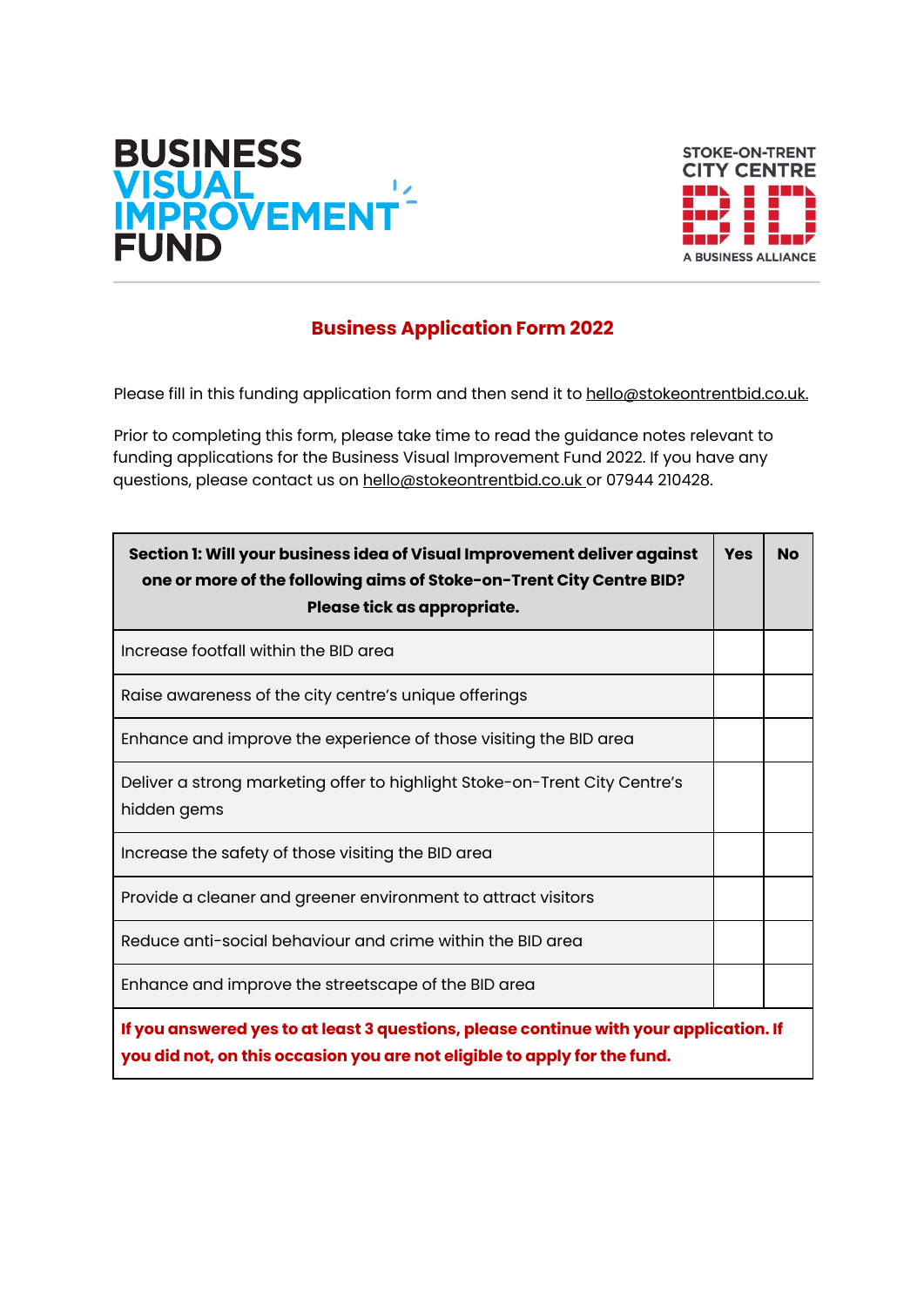| Part 2: About the applicant. Please tick as<br>appropriate and enter a comment where<br>prompted. | <b>Yes</b> | <b>No</b> | Name of individual<br>or organisation |
|---------------------------------------------------------------------------------------------------|------------|-----------|---------------------------------------|
| I am applying as a sole trader based in the BID Levy<br>Area                                      |            |           |                                       |
| I am applying as part of a community group based<br>in the BID Levy Area                          |            |           |                                       |
| I am applying as part of a registered<br>organisation/business based in the BID Levy Area         |            |           |                                       |

| Main contact:                                    |  |
|--------------------------------------------------|--|
| Job title:                                       |  |
| Contact number:                                  |  |
| Email address:                                   |  |
| Address (Building<br>name/number<br>and street): |  |
| Postcode:                                        |  |

| Part 3: About your business idea / initiative                                                 |  |  |
|-----------------------------------------------------------------------------------------------|--|--|
| Name of Business:                                                                             |  |  |
| Summarise in one<br>sentence the aims of your<br>business improvement:                        |  |  |
| Total amount of funding<br>required from Stoke-on<br>Trent City Centre BID<br>(maximum £300): |  |  |